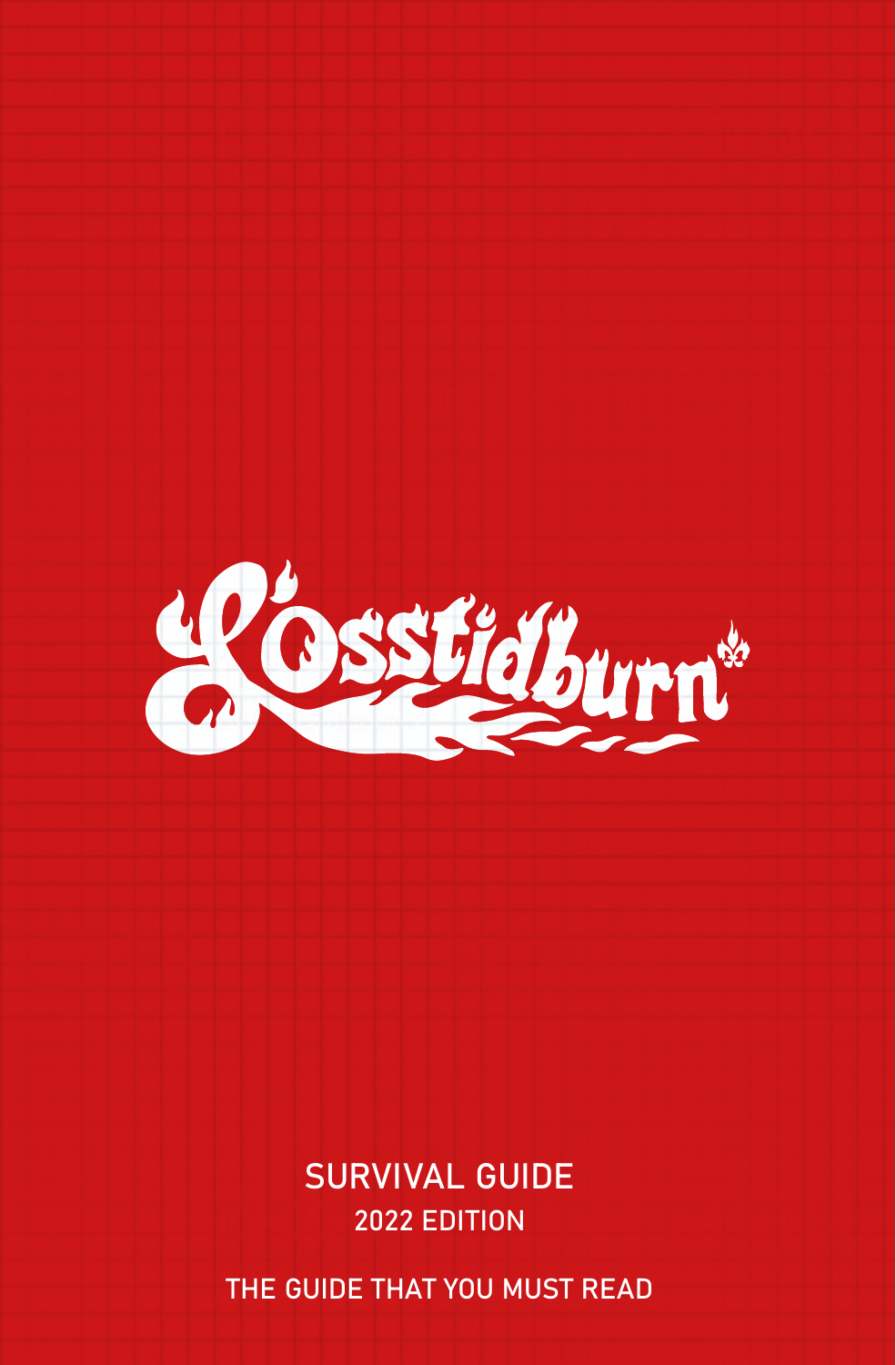

# FOREWORD

Everything at L'OsstidBurn is organized and run by volunteers.

Volunteering is a great way to contribute and participate in the event. There are many ways to get involved: Gate, First Aid, Rangers, Sanctuary, Fire Perimeter, Department of Public Works (DPW), etc.

All L'OsstidBurn participants are encouraged to take on a minimum of two shifts during the event.

When you purchased your ticket, you received the link to the volunteer platform (below). Go pick your shifts now if you haven't already!

Make sure you have a ticket first – signing up for shifts will not get you a ticket. ;-)

<https://participation.losstidburn.org>

Then, don't forget to update your information!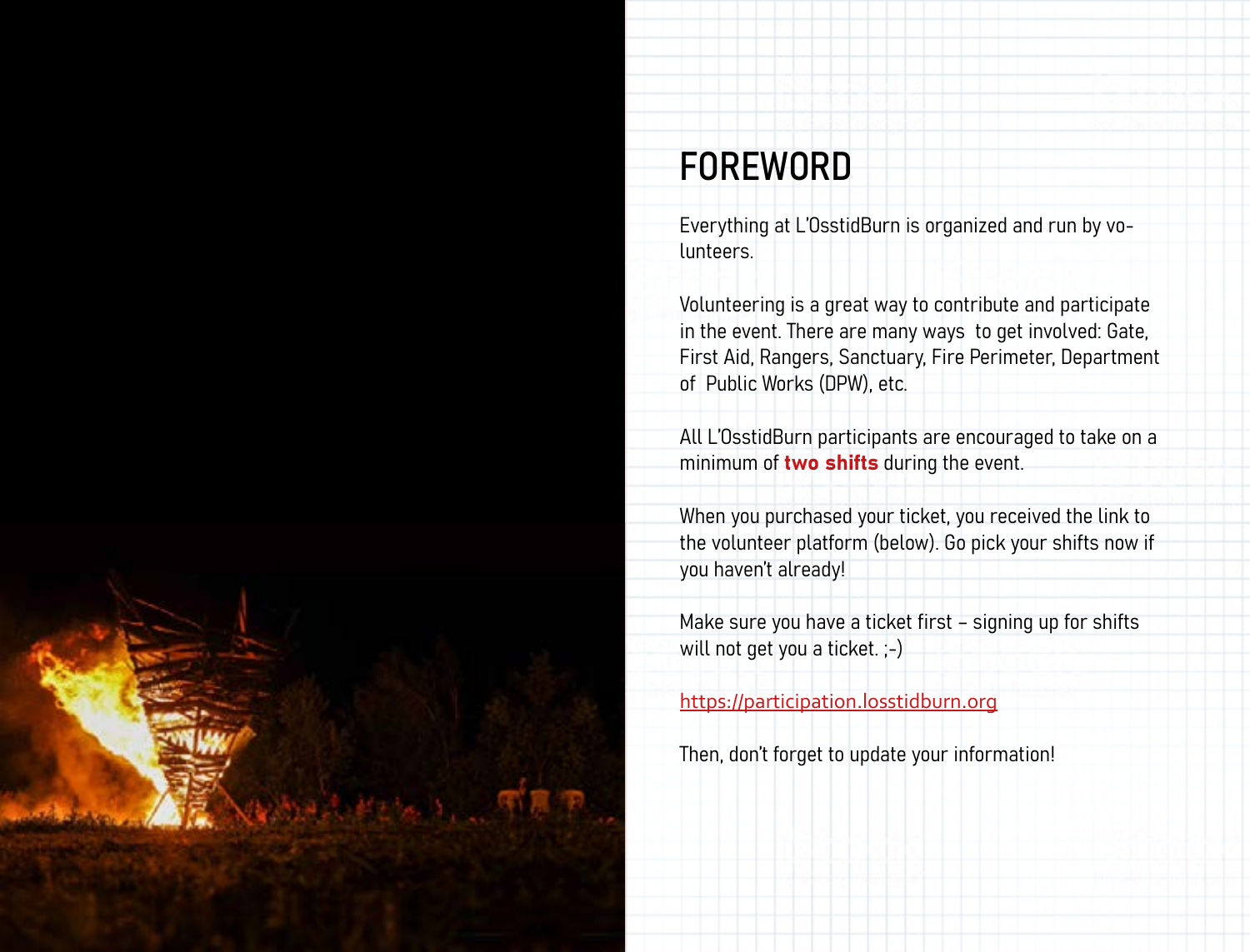# COVID MEASURES

We've been going through an unprecedented period over the past 2 years and a bit. We're required to comply with current public health rules.

Although these rules have become much less strict, everyone still needs to pay attention to possible symptoms and test and isolate themselves if necessary.

Hand hygiene remains fundamental: in the context of a camping event, it can be trickier to keep up your usual good habits. Hand washing stations (hydroalcoholic gel) will be available at various locations. We strongly encourage you to carry hand sanitizer with you and wash your hands regularly with soap and water.

For more information on current public health recommendations: https://www.quebec.ca/en/health/health-issues/a-z/2019-coronavirus/basic-health-instructions

If you have any questions, contact: [securite@losstidburn.com](mailto:securite%40losstidburn.com?subject=)

Note: The rules are subject to change by the public health authorities. It's always better to follow public health guidelines on the official government website.

# L'OSSTIDBURN ?

## What's that?

L'OsstidBurn is a participative art event.

## Mission?

L'OsstidBurn's mission is to promote engagement in art and participation. Inspired by the 10 principles of Burning Man, L'OsstidBurn encourages participants to express their creativity freely and radically.

The eclectic L'OsstidBurn community is made up of people from all walks of life: artists, scientists, engineers, shamans, nurses, chefs, plumbers, philosophers, accountants, etc. Everyone converges to co-create a temporary zone of self-expression. Participants paint, weld, sculpt, burn things, write code, cook with a lot of oil and sometimes practice biodanza... In short, they create remarkable interactive experiences.

L'OsstidBurn has been recognized by Burning Man as an official regional event since its inception in 2016.

# When ?

June 21–26, 2022

## Where?

Eastern Townships 1 hour 40 minutes from Montreal 3 hours from Quebec City The address and directions will be sent to all ticketholders 48 hours before the event.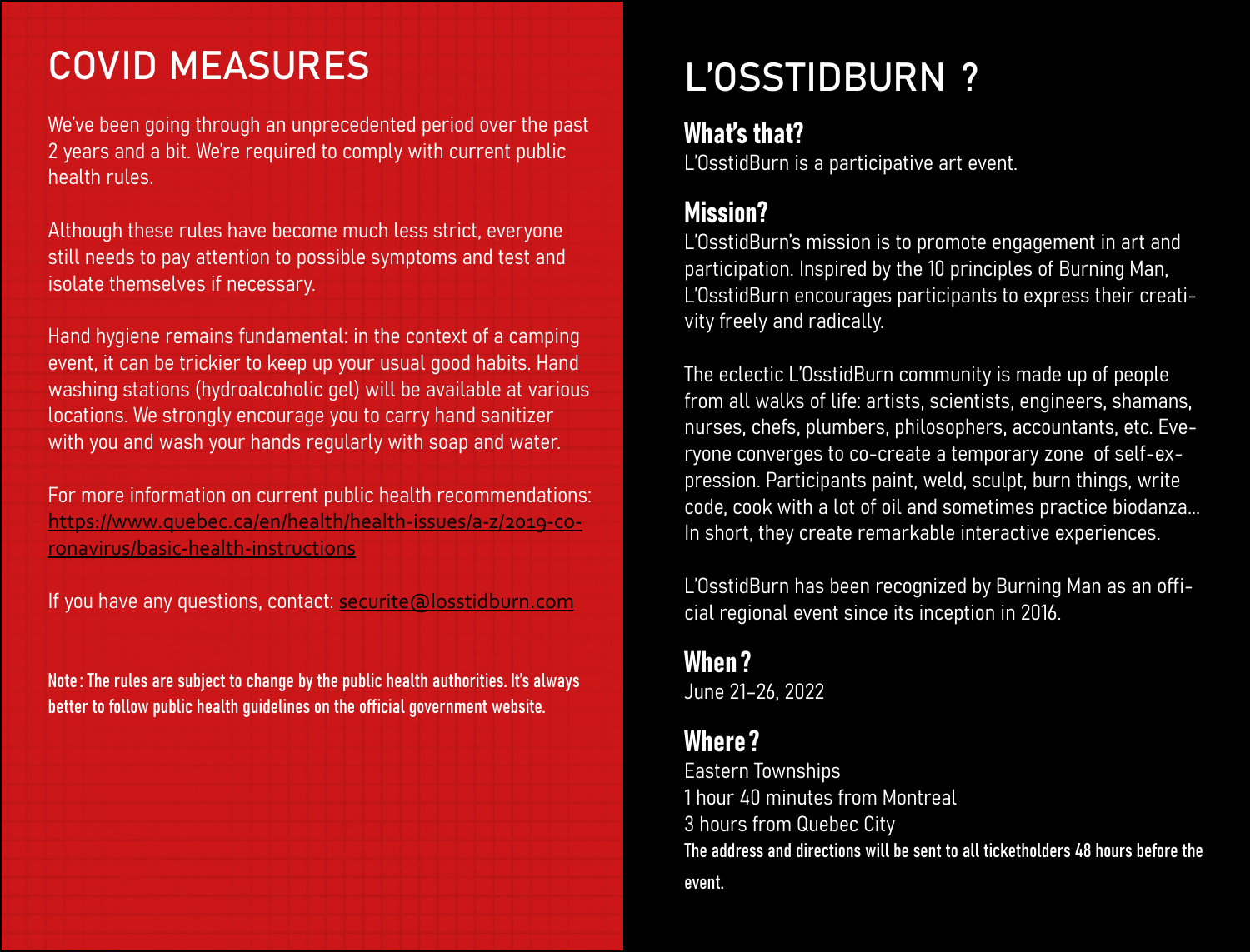# WHERE DOES THE NAME L'OSSTIDBURN COME FROM?

The name of the event is a reference to L'Osstidcho, an anti-conformist and revolutionary show presented for the first time on June 20, 1968 at Théâtre du Quat'Sous in Montreal. The concept was simple: change the customs of theatre by combining different disciplines. In the end, the owner of the Quat'Sous Theatre got fed up with the chaos and unruliness of the members of the young troupe, for whom art came from disorder. L'Osstidcho is a show that will leave an indelible mark on Quebec's collective imagination.



# WHAT IS THIS PLACE?

### A land with many origins

Although we have good knowledge of the recent and colonial history of the event site, we are conscious of the fact that its history is much more complex and meaningful than only that. The Organization is currently working to create a land acknowledgement to recognize the local Indigenous communities. The project is still in its early stages. If you would like to help with this project, please contact info@losstidburn.com

Gerald V. Bull, born on March 9, 1928 in Ontario, and assassinated on March 22, 1990 in Brussels, was a Canadian engineer specialized in ballistics (the science that studies the movement of projectiles). He conducted extensive research on superguns that could fire over very long distances or high altitudes. In 1971, Gerald Bull founded a ballistics research company—the Space Research Corporation (SRC)—in Highwater near Mansonville in the Eastern Townships, to continue his research.

It was a golden era for the Eastern Townships. Locals were fascinated by the work of Gerald Bull's company. It is said that people heard the cannons firing all the way to Sutton and that neighbours regularly had to replace their windows that broke during tests. They nicknamed him Dr. Strangelove.

The Canadian government dismantled all the remaining cannons on the property, but some vestiges remain, such as an old antenna, power station, manhole and the foundations of several buildings.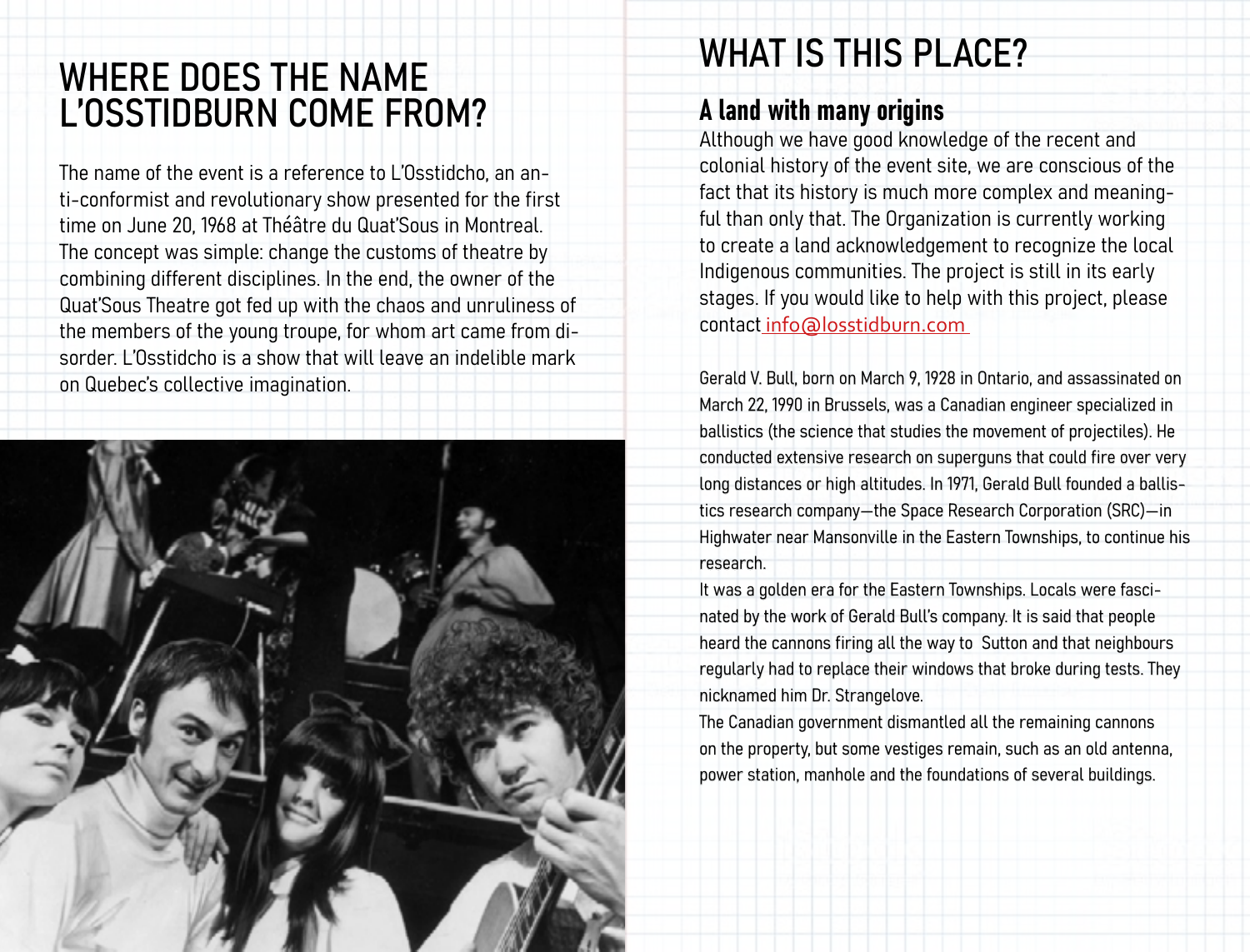## 10 PRINCIPLES OF BURNING MAN

These principles are not commandments or rules. They are ideals that offer guidelines to reinvent the worl and ourselves. Participation can radically change your perception of the surrounding environment and may permanently alter the way you interact with it.

#### CIVIC RESPONSIBILITY

Everyone must behave in a civic and respectful manner and uphold the 10 principles that govern the event.

Community members who organize events should assume responsibility for public welfare and endeavour to communicate civic responsibilities to participants. They must also assume responsibility for conducting events in accordance with municipal, provincial and federal laws.

#### PARTICIPATION

Our community is committed to a radically participatory ethic. We believe that transformative change, whether in the individual or in society, can occur only through the medium of deeply personal participation. We achieve being through doing. Everyone is invited to work. Everyone is invited to play. We make the world real through actions that open the heart.

#### COMMUNAL EFFORT

Our community values creative cooperation and collaboration. We strive to produce, promote and protect social networks, public spaces, works of art, and methods of communication that support such interaction. Collaboration, cooperation, mutual aid

and communal actions are essential to the camps and to the event, which is constantly looking for volunteers for tasks of all kinds. It's important to get involved and give of your time during the event. Remember to register on the platform to fill at least two volunteer positions during the event. [https://parti](https://participation.losstidburn.org)[cipation.losstidburn.org](https://participation.losstidburn.org)

#### IMMEDIACY

Immediate experience is, in many ways, the most important touchstone of value in our culture. We seek to overcome barriers that stand between us and a recognition of our inner selves, the reality of those around us, participation in society, and contact with a natural world exceeding human powers. No idea can substitute for this experience.

#### RADICAL SELF-RELIANCE

We encourage the individual to discover, exercise and rely on their inner resources. Each person takes care of themselves at L'OsstidBurn while looking out for others.

#### LEAVE NO TRACE (LNT)

L'OsstidBurn is a Leave No Trace event. Our community respects the environment. We are committed to leaving no physical trace of our activities wherever we gather. We clean up after ourselves and endeavor, whenever possible, to leave such places in a better state than when we found them. You must carry out all your personal effects and your waste after the event. There will be no garbage container at the exit. Bring garbage bags and equipment to manage all your waste, including recycling and compost.

In addition, site cleanliness is a shared responsibility and site maintenance is everyone's business. Have a small bag with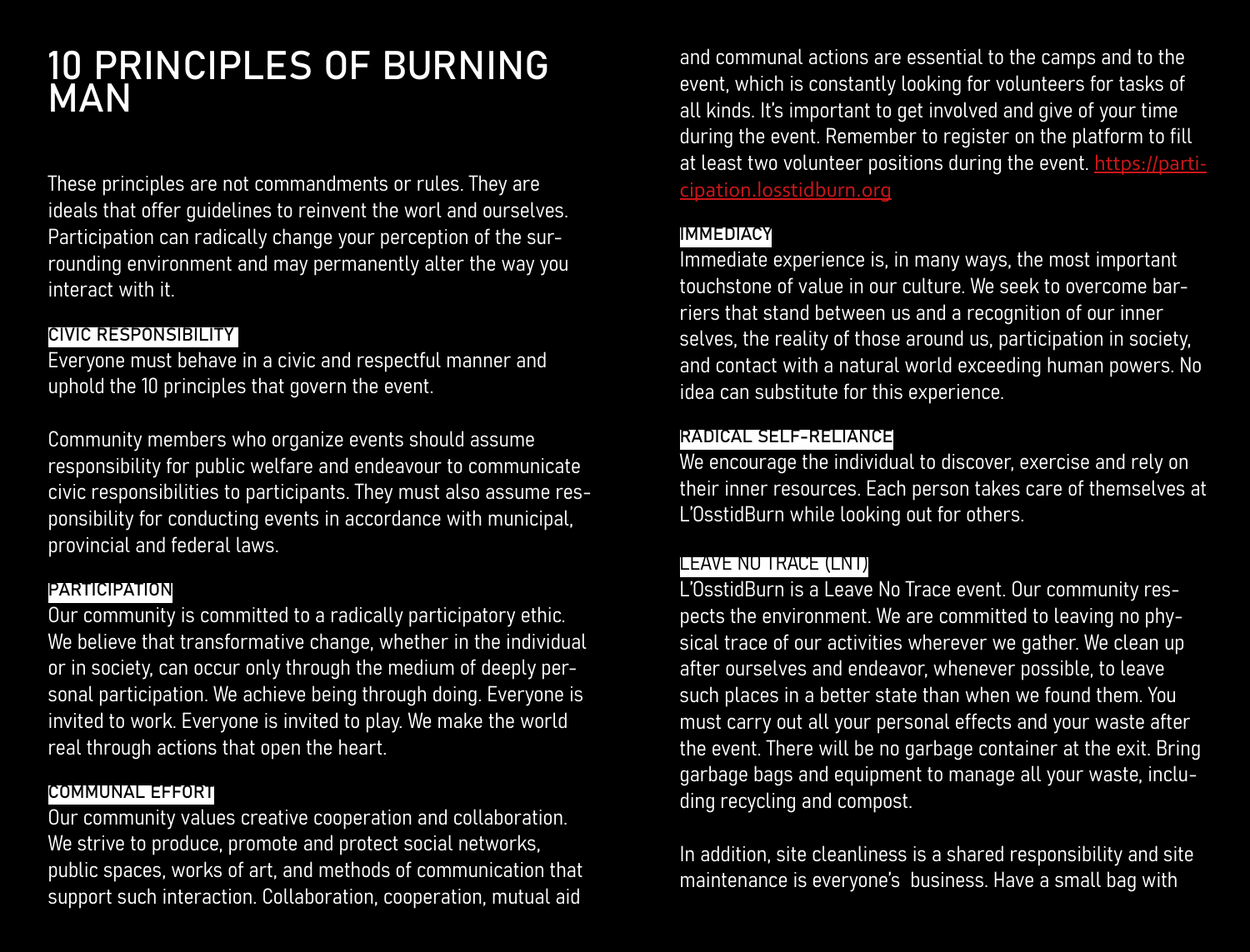you at all times to collect any trash you see on the ground, even if you didn't drop it there. We also strongly urge you to participate in the site cleanup (MOOP SWEEP) at the end of the event, in addition to your camp cleanup. Please check the LNT guide for more information.

#### RADICAL SELF-EXPRESSION

Radical self-expression arises from the unique gifts of the individual. No one other than the individual or a collaborating group can determine its content. It is offered as a gift to others. In this spirit, the giver should respect the rights and liberties of the recipient.

#### GIFTING

L'OsstidBurn is devoted to acts of gift-giving. The value of a gift is unconditional. Gifting does not contemplate a return or an exchange for something of equal value.

#### DÉCOMMODIFICATION

In order to preserve the spirit of gifting, our community seeks to create social environments that are unmediated by commercial sponsorships, transactions, or advertising. We stand ready to protect our culture from such exploitation. We resist the substitution of consumption for participatory experience.

#### RADICAL INCLUSION

Anyone may be a part of L'OsstidBurn. We welcome and respect strangers. No prerequisites exist for participation in our community. So "Include yourself, include others!"

# CONSENT : PRINCIPLE 0

L'OsstidBurn is a free and open-minded environment. We want to create a safe-enough space for all. As with the other principles, the well-being and safety of everyone is guaranteed through a collective intention to respect and apply the principle of Consent before interactions.

## Principes de consentement

- 1. Consent applies to all types of interactions with two or more people (hugging, talking, touching, dancing, sex, sitting near someone...)
- 2. **Unanimous, explicit and renewable**. Any interaction (physical or otherwise) requires the EXPLICIT consent of all persons involved in the exchange. CONSENT SHOULD ALWAYS BE CLEAR, VERBAL, BEFORE ACTION AND RE-NEWABLE. Consent can be withdrawn at any time: any interaction can be stopped at any time by those involved, without justification.
- 3. À la recherche du OUI enthousiaste Each person strives to find conditions in an interaction that produce an authentic & enthusiastic YES, before and during the interaction. If you are not 100% sure you want an interaction, it may be better to stay in a NO. A NO is a complete answer and does not require any justification or explanation. When everyone wishes it, it is certainly possible to negotiate to find an ENTHUSIASTIC YES.
- 4. Nudity, clothing, costume or behaviour DOES NOT constitute an invitation to any interaction.
- 5. Consent must be FREE and CONSCIOUS. A person who is asleep or under duress is not consenting. Taking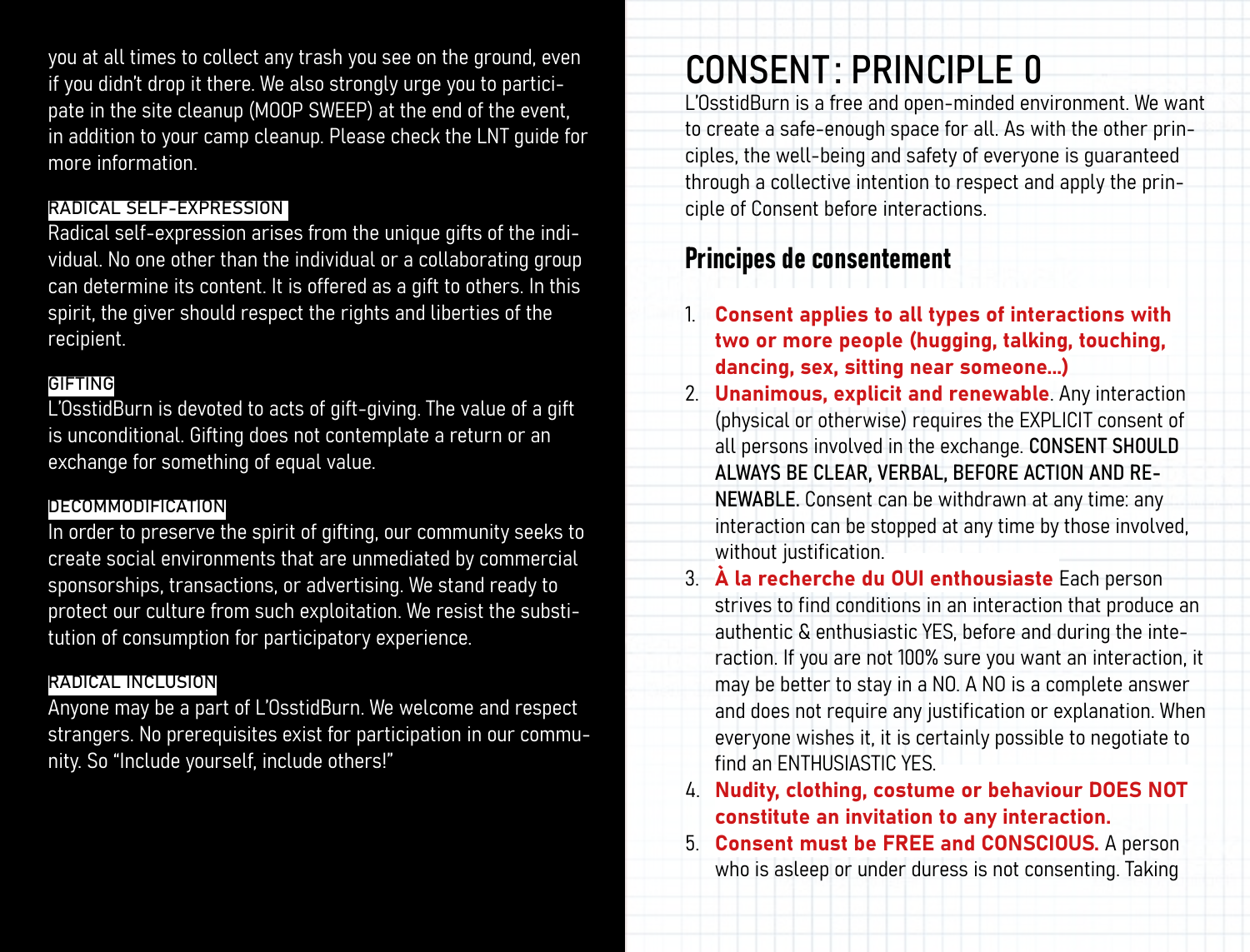substances (alcohol, drugs, cannabis...) or even sexual energy and physical intimacy can also alter consciousness. So you need to be all the more vigilant if you use a psychoactive substance or interact with a person or persons in an altered state of consciousness.

All involved clearly understand what they are committing to by accepting the interaction. Consent must be INFORMED.

### Collective responsability

Like the other principles, consent is everyone's responsibility. The L'OsstidBurn community is committed to embodying these principles in a caring way, and to ensuring that they are upheld, as an actor and as a witness. Each individual is responsible for validating and verifying the consent of their partners, for clearly naming their YES and NO, and for respecting expressed limits at all times.

Adherence to these principles guarantees a safe space for everyone to name and to assert their NO.

#### What to do if you witness or experience a violation of consent?

If a participant seems to make people uncomfortable or exceeds explicitly agreed limits, feel free to express it openly.

- If you do not feel comfortable acting, approach the Rangers.
- If you feel at risk yourself, leave the situation immediately, and go find the Sentinels or Rangers.

Please inform Rangers of any inappropriate behaviour. The Organization reserves the right to expel any person whose behaviour is inappropriate.

After the event, if you'd like to inform us of any breach of consent, you can do so by sending us an email at consentement@osstidburn.com

[https://losstidburn.org/language/fr/preparation/consente](https://losstidburn.org/language/fr/preparation/consentement/)[ment/](https://losstidburn.org/language/fr/preparation/consentement/)

## Photography

Photographing and filming participants without their consent is prohibited. Remember to ask before taking pictures!

Respect the 'No photography' or 'Pas de photo' signs.

### Parents

PREPARE YOUR KIDS. Let your kids know in advance about the kind of things they might see and hear. Nudity, iconoclastic art, rude language and weird behaviour are all part of the event.

When you get to L'OsstidBurn, walk around with them and identify landmarks that will help them navigate and be safe. Show them Safety HQ and speak to the Rangers. Children can show up at Safety HQ if they get lost.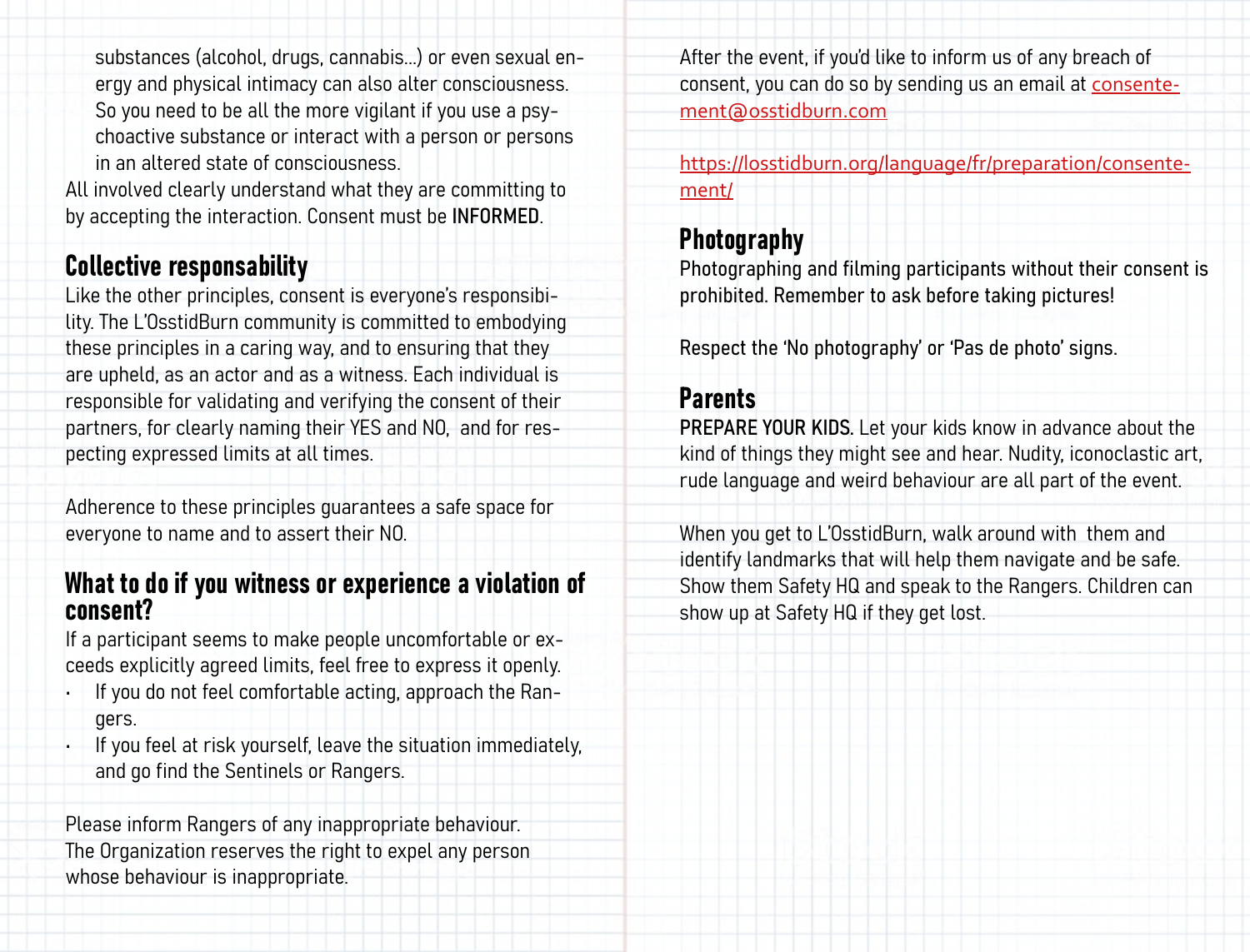# ARRIVALS

### Early arrivals

Tuesday: 9AM to 1AM (next day)

### General access

Wednesday: 9AM to 1AM (next day) Thursday: 9AM to 1AM (next day) Friday: 9AM to 5PM

## Exodus

Sunday: 9AM to 2PM

We strongly recommend arriving during the light of day. The site is located in the woods. You will need to clear your campsite and remove branches, rocks, leaves. Bring working gloves and tools.

## LEAVE NO TRACE (MOOP SWEEP )

Sunday: 2:00 PM to 6:00 PM

# **TICKETS**

### No tickets will be available on site!

- Make sure you and everyone in your vehicle have your tickets.
- All participants must have a ticket in their name to access the event.
- You must have photo ID with the same name and birth date that you provided when you purchased your ticket. If your legal name differs from the one on the ticket, please contact us beforehand. Our gate team will need to identify you in order

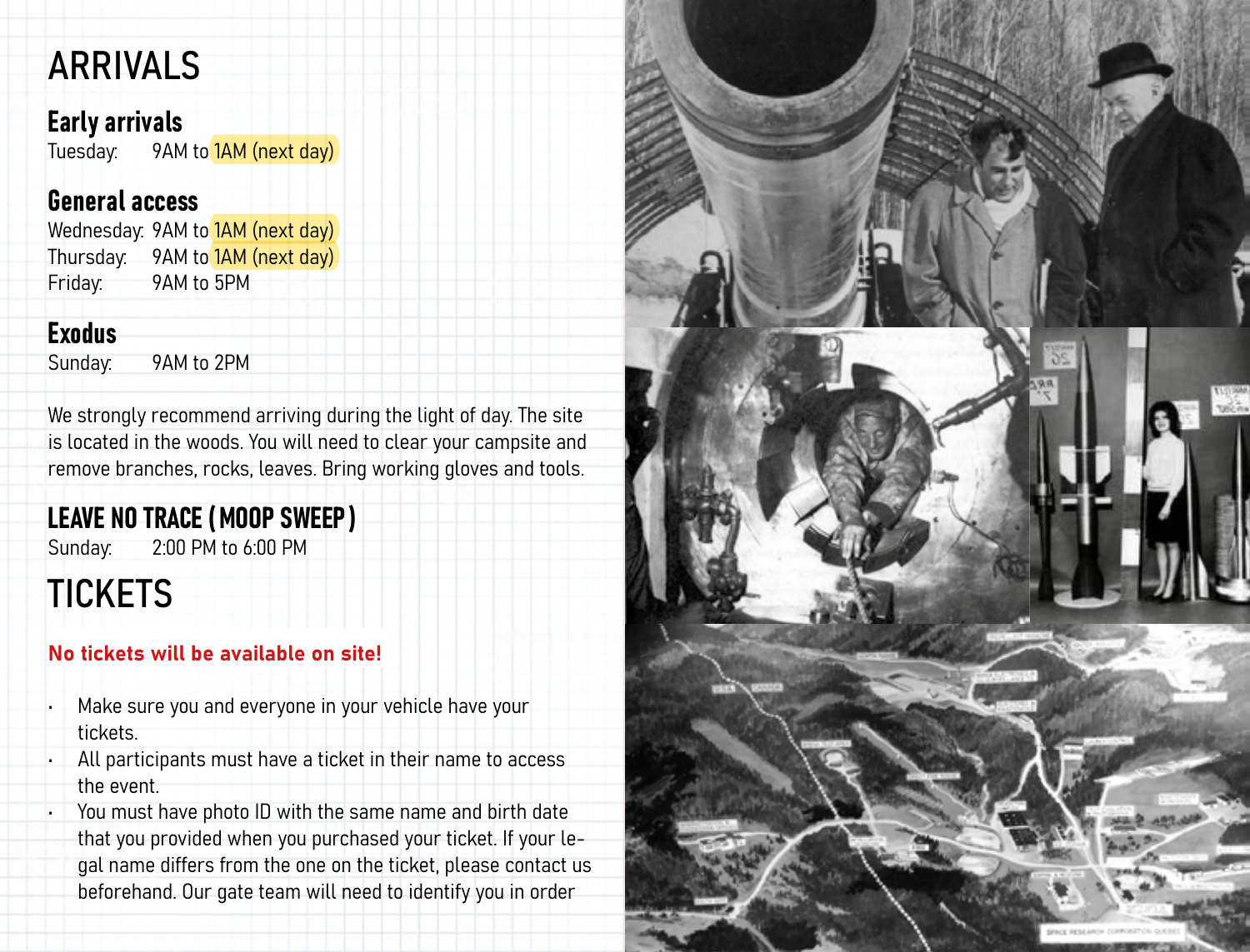to let you into the site. • Participants under 18 will be given a different-coloured wristband so they won't be served alcohol.

# PROHIBITED ENTRY

Anyone who attempts to enter without a ticket will be expelled immediately and banned from future L'OsstidBurn events.

Carrying stowaways or helping people sneak in is as serious as sneaking in yourself. All passengers in a vehicle carrying stowaways will be prohibited entry without reimbursement of tickets.

Be respectful of the organizers. They are volunteers for the event, just like you are.

# VEHICLE ACCESS

The final meters of the road leading to the entrance to the L'OsstidBurn site are quite rough. Drive very slowly.

Since the trail to the camping sites is quite rugged, only 4x4 vehicles with at least 12 inches of ground clearance will be allowed access.

IF THE OWNER AND/OR THE DPW CONSIDER THE TRAIL TO BE IMPASSABLE (MUDDY DUE TO WEATHER CONDITIONS), a shuttle system (trailers) will be set up only for artworks and placed camps, in accordance with the planned schedule.

### Access to the trail with a 4x4 vehicle

Tuesday: 9AM to 7PM Wednesday: 9AM to 7PM Thursday: No vehicles Friday: No vehicles Saturday No vehicles Sunday: 9AM to 2PM

### Don't have a 4x4?

When you arrive at the L'OsstidBurn site, you must leave your vehicle in the parking lot and transport all your personal belongings by your own means. The trails are impassable for any standard road vehicle.

It's about a 15-minute walk from one end of the site to the other along the trail – come prepared!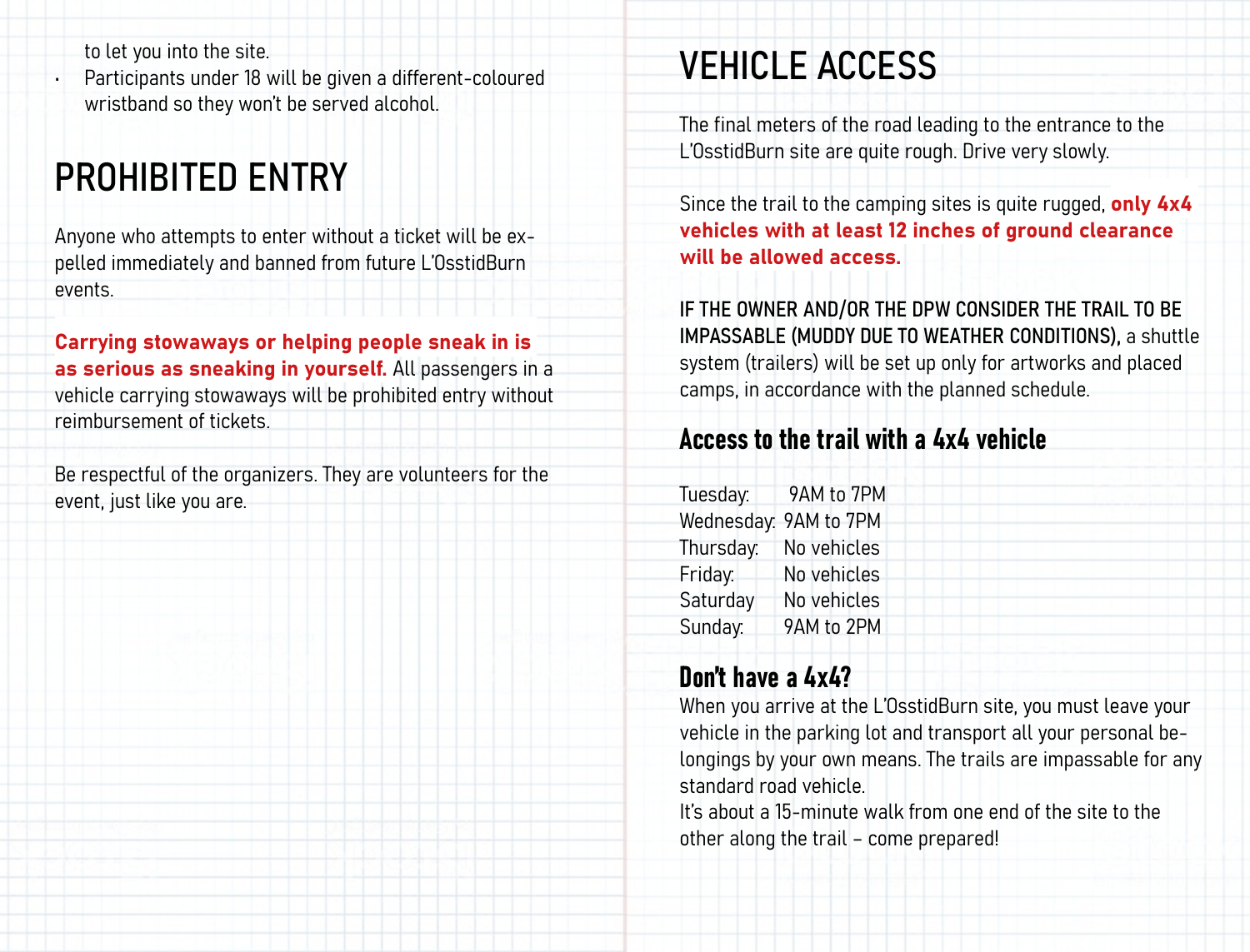#### BRING HAND TRUCKS, WAGONS, ROPES, ETC. TO TRANSPORT YOUR EQUIPMENT. PARKING IS ABOUT 800M FROM THE CAMPING AREA.

The L'OsstidBurn site has a limited capacity to accommodate cars. The parking team works miracles every year to guide you when you arrive.

If you drive to l'OsstidBurn, IT IS MANDATORY to have a parking pass (car or RV). You need one parking pass for each vehicle.

Parking & Bus tickets for L'OsstidBurn 2022 | Eventbrite [https://www.eventbrite.ca/e/billets-stationne](https://www.eventbrite.ca/e/billets-stationnement-bus-pour-losstidburn-2022-338977790697)[ment-bus-pour-losstidburn-2022-338977790697](https://www.eventbrite.ca/e/billets-stationnement-bus-pour-losstidburn-2022-338977790697)

# BURN BARREL

## RULES & REGULATIONS

A "burn barrel" (or other authorized fire device) is a device for safely starting a fire and spreading its heat, while avoiding becoming a fire spreader. To comply with L'OsstidBurn requirements, it must meet specific criteria, i.e. have legs, have a clearance of 15 centimeters (6 inches) from the ground, and be covered by a grate with holes smaller than ½ inch (1cm) to prevent embers from escaping. In addition, before operating a burn barrel or other authorized fire device, the ground must be swept clear of all leaves and twigs in a perimeter around the device that is equivalent to its height. In other words, a burn barrel that is 1 meter (3 feet) high should have a clear perimeter around it of 1 meter (3 feet).

Do not dig or start your own campfire/fire pit. Use only the designated fire pits/burn barrels, and share the warmth and the company! Burn only dead wood, dry leaves and twigs from the forest in these fires. It is strictly forbidden to cut wood onsite. Do not burn any plastic, treated or painted wood, or other items.

Each camp can bring and take care of its own burn barrel. To do so, you must first make an official request to the FAST committee by filling out this form:

#### https://forms.gle/iis4tdhxtQzHv74X6

During the event, BEFORE LIGHTING, all fire devices must be verified and authorized on site by a FAST member.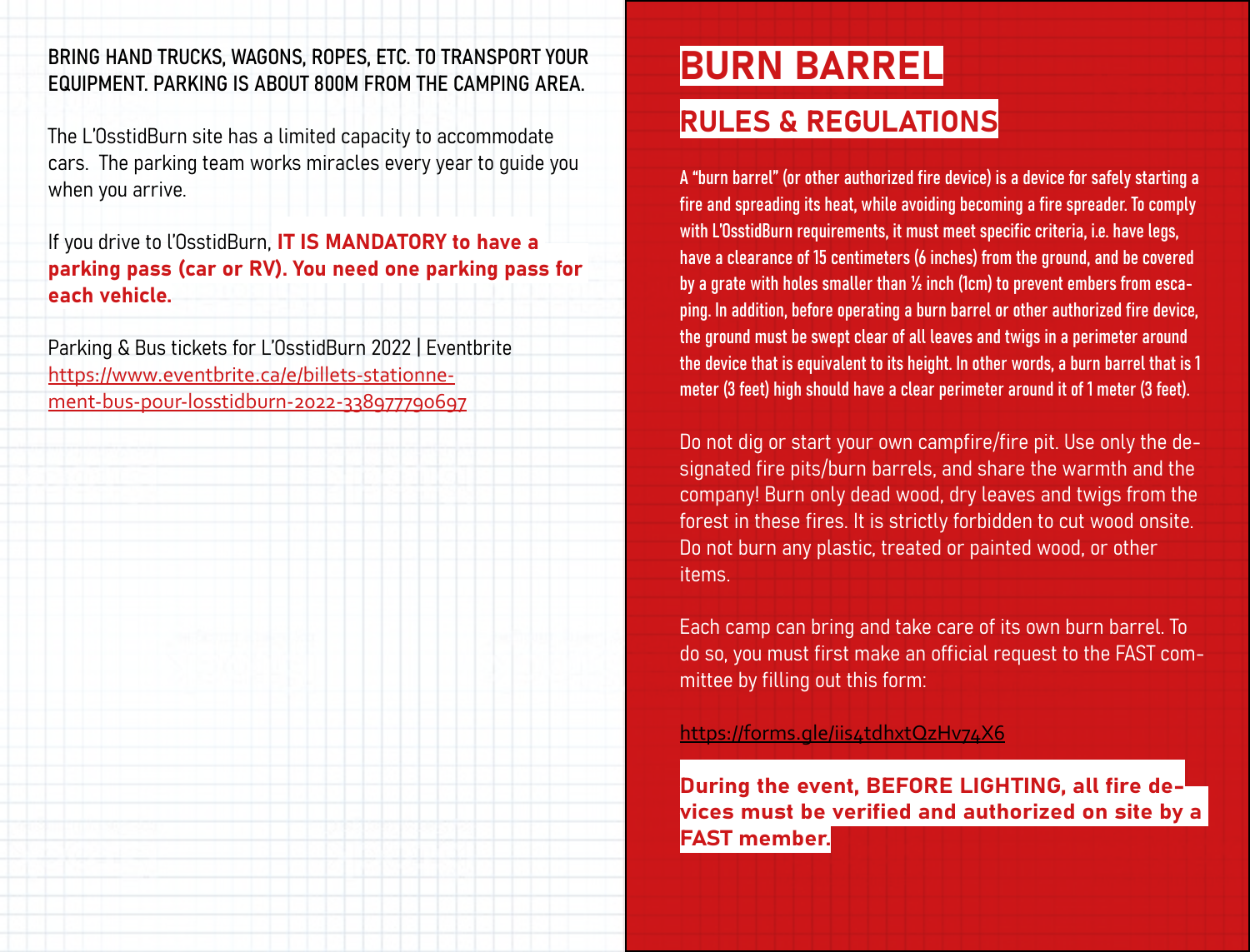Camping stoves are permitted for cooking, but no ground fires are allowed in the camping areas. Ensure that you have a fire extinguisher in a visible location near your kitchen area.

Gas appliances without modifications approved by an organization recognized by the RBQ are permitted. (e.g. radiant heaters). For such appliances:

- A sober operator must be present at all times when the appliance is in operation.
- Position the appliance in an open area and ensure that it is stable when in use.
- Clear all leaves and twigs from within a 1.5-meter area around the appliance and ensure that there is adequate overhead clearance.

### Campfires & Risks of forest fires

- Make sure that all other fuels (propane, gasoline, etc.) are at least 10 meters away from the appliance when in operation.
- Keep a fire extinguisher in a visible location within 5 meters of the appliance at all times.

#### NO PYROTECHNICS OR FIREWORKS ARE ALLOWED.

Portable oil torches (tiki torches), or any other type of open flame torch or candle are not permitted at the event..

# PLEASE NOTE - CRAZY IMPORTANT

#### Water

There will be no access to drinking water. You must bring your own water for consumption. We suggest 3L per person per day.

### Swimming

Absolutely no swimming after dark!

It is forbidden to wash your dishes or yourself in the stream. Even if your soap is biodegradable, don't do it. Keep the stream pristine.

## Volunteering (REMINDER)

Everything at L'OsstidBurn is organized and run by volunteers. Volunteering is a great way to contribute and participate in the event. There are many ways to get involved: Gate, First Aid, Rangers, Fire Perimeter, Department of Public Works (DPW) etc.

#### <https://participation.losstidburn.org>

### Les Tiques

The Eastern Townships is a hotspot for infected ticks that can transmit Lyme disease. See this site for further information:

[https://www.quebec.ca/sante/problemes-de-sante/a-z/ma](https://www.quebec.ca/sante/problemes-de-sante/a-z/maladie-de-lyme)[ladie-de-lyme](https://www.quebec.ca/sante/problemes-de-sante/a-z/maladie-de-lyme)

#### Portable ashtrays

BEWARE SMOKERS! Don't toss your butts in the forest - use a portable ashtray.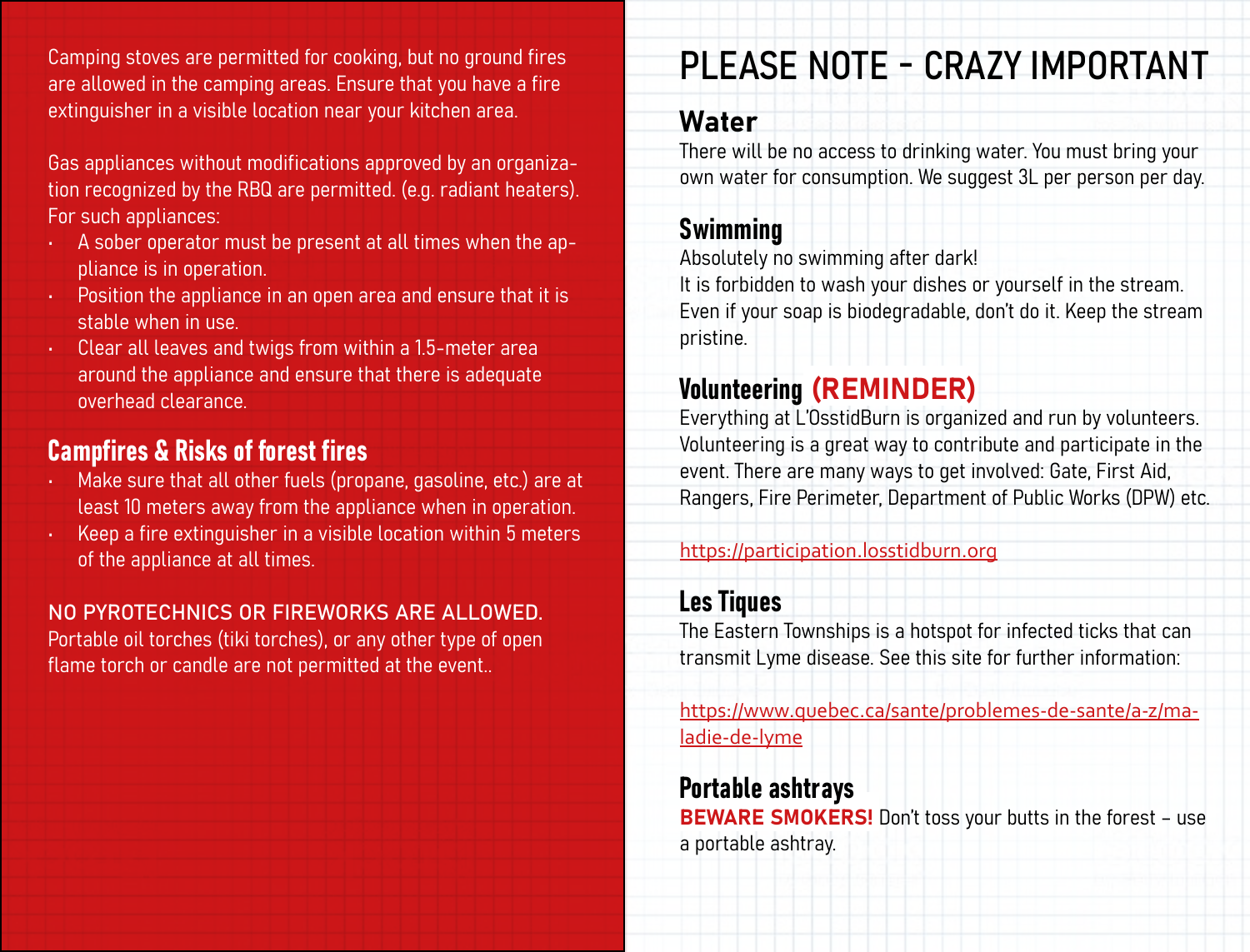## FIre arts

Any flame effect or fire poofer must have been placed on the site by the organization beforehand. If you or your camp plans to install a fire work, you must apply for a specific placement. Before lighting, you must have your work checked by a member of FAST (Fire Art Safety Team).

## Exits / Re-entries

If you leave the site, you can't re-enter unless there's an urgent need to do so. Remember, there's no drinking water or electricity on site!

#### **Campfires** NO CAMPFIRES ALLOWED!

Refer to the «Burn Barrels: Rules & Regulations

# WHAT YOU SHOULD BRING

## Camping & Equipment

- Rakes, work gloves, small axe, pruning shears to clear a space for your camp.
- Water. There is no water source on site.
- Food
- Tent & tarp
- Sleeping bags, blankets, coats, etc. (Bring enough warm stuff to be comfortable during cool nights -- you'll need more than you might think!)
- Cooker, cooler, bowl, utensils, fuel, saucepan and kitchen accessories
- Fire extinguisher
- Eco-friendly soap and dishwashing liquid
- BRING YOUR OWN CUP! You never know when the bar will be open
- Light: headlamp, flashlight, EL Wire for you or your tent. Avoid glowsticks — they are neither reusable nor ecological.
- Shade structures: parasols, fabrics. You need something to protect yourself from the sun… and the rain!
- Duct tape and rope
- Insect repellent
- Sunscreen
- Bags for garbage and recycling
- Portable ashtray for smokers
- First aid kit
- Camping chair
- Accessories, banners, signage or decoration that could make the experience more enjoyable for you and your neighbours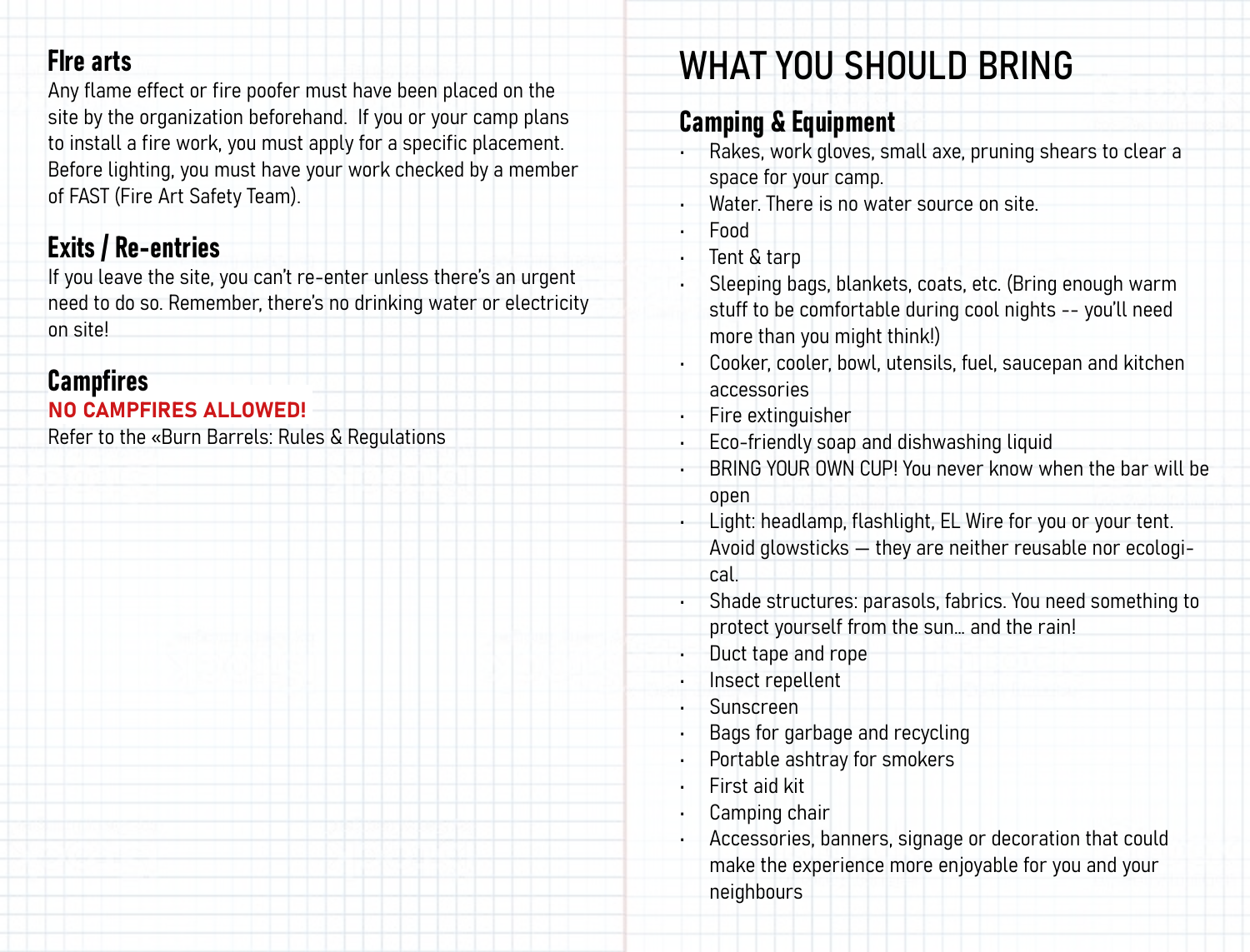- Ear plugs
- Disinfecting wipes
- Hand sanitizer

## Clothing

- Clothing for both warm and cool temperatures Expect hot days and chilly nights
- Several pairs of socks, in case of rain
- Raincoat and rainboots
- Costumes

### Extras

- Musical instruments
- Gifts to give to new friends
- Makeup
- Juggling accessories
- Your openness, your generosity, your sense of humour, and your smile

# WHAT YOU SHOULD NOT BRING

- **Lasers**
- **Firearms**
- Items that create MOOP feathers, confetti, glitter, etc.
- Overpackaged items: avoid packaging or discard it before you leave home
- Fireworks/rockets
- Polystyrene/styrofoam accessories
- Pets

•

• Glass containers of any kind, if possible. Opt for cans.

# CAMPIGN AT L'OSSTIDBURN

Theme camps will be given clearly marked camping areas. If you're not affiliated with a Theme camp, please camp in an open-camping area.

There will be sound camps at L'OsstidBurn that will play amplified sound throughout the night. Please take this into account when choosing your location. If you are a light sleeper, it is possible to find quieter spots at the top (closer to the Plana).

We're only a few hundred meters away from the American border. Don't wander too far away. For your own personal safety and freedom, stay within the limits of the site. We don't want to go on a mission to retrieve you from U.S. customs ;)

Don't go out by yourself at night. There are bears in the area. Note: Bears don't like amplified noises, so they should keep their distance.

Help each other do tick checks regularly.

## Generators

Please be responsible when using generators and gasoline to avoid contaminating the ground and water. Leaks and spills are dangerous for participants and the forest. Gasoline fires are extremely hazardous and difficult to put out, and drastically increase the risk of forest fires. If you have questions about using your generator safely in the forest, please contact Rangers or FAST.

All gas for generators should be stored in the shade at least 3m (10 ft) from your generator and 15m (50 ft) from any fire pit/burn barrel/open flame.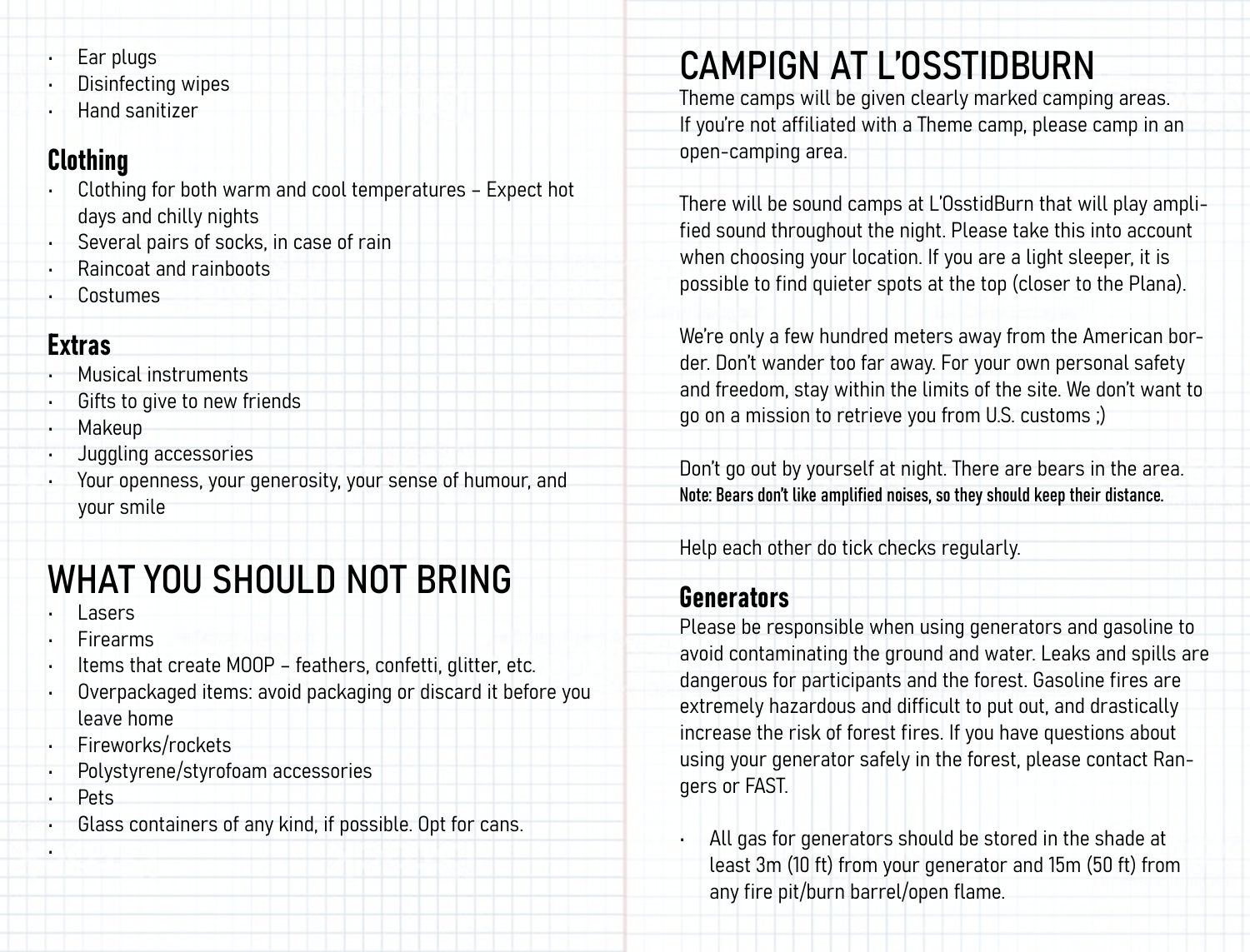- Never run a generator in a sleeping tent or other enclosed space.
- In the event of a gasoline spill, contact the Rangers immediately.
- Do not let your generator run needlessly. If you don't need power, turn it off.
- Do not turn off a generator that is not yours except in case of emergency or immediate danger. Try instead to find its owner if it poses a problem or bothers you.
- Clear all leaves and twigs from within a 1.5-meter (5 ft) area around your generator.
- Keep a fire extinguisher in a visible location within 5 meters (16 ft) of the generator at all times.
- Coiled extension cords can heat up and even catch fire when they carry a large load. Do not leave extension cord coils close to your gasoline or generator.

## Toilettes/ Porta Potties

Take care of them and keep them clean for the next person.

What goes in the toilet:

- What comes out of your sweet body
- Toilet paper (single-ply)

#### Do not put any of the following in the Porta-Potties: tam-

pons, sanitary napkins, hand towels, diapers, cigarette butts or any other waste.

Bring a bag with you to dispose of such items.

## Sound policy: «respect others»

The SonCoeur (Sound Core) policy guide is available on the L'OsstidBurn website: [https://losstidburn.org/a-propos/politiques/](https://losstidburn.org/a-propos/politiques/ )

The SonCoeur team believes in the sound system operators' ability to self-regulate and we appeal to their best judgment and ability to adapt to the various situations that a burn represents.

There will be no "sound police" or patrol to enforce the rules. That being said, the rules are quite clear and specify that any participant is entitled to consult a camp (and its sound level meter) in order to check noise level.

- All category 1+ sound systems (check the guide) must register before the event.
- Limit at all times is 100 decibels at 5m (dBC weighting).
- Quiet hours (without amplified music and generators) between 6AM and 10AM on Friday, Saturday and Sunday (from 6AM until GTFO).
- An operator must be nearby while their sound system is running. Under no circumstances should an amplified system be left in operation without anyone awake around (some exceptions could be made for an art installation).

An exceptional situation may require exceptional measures.

This policy is subject to change. We are looking to establish a good relationship with the neighbours and the Township, so please cooperate if we ask you to turn it down (and especially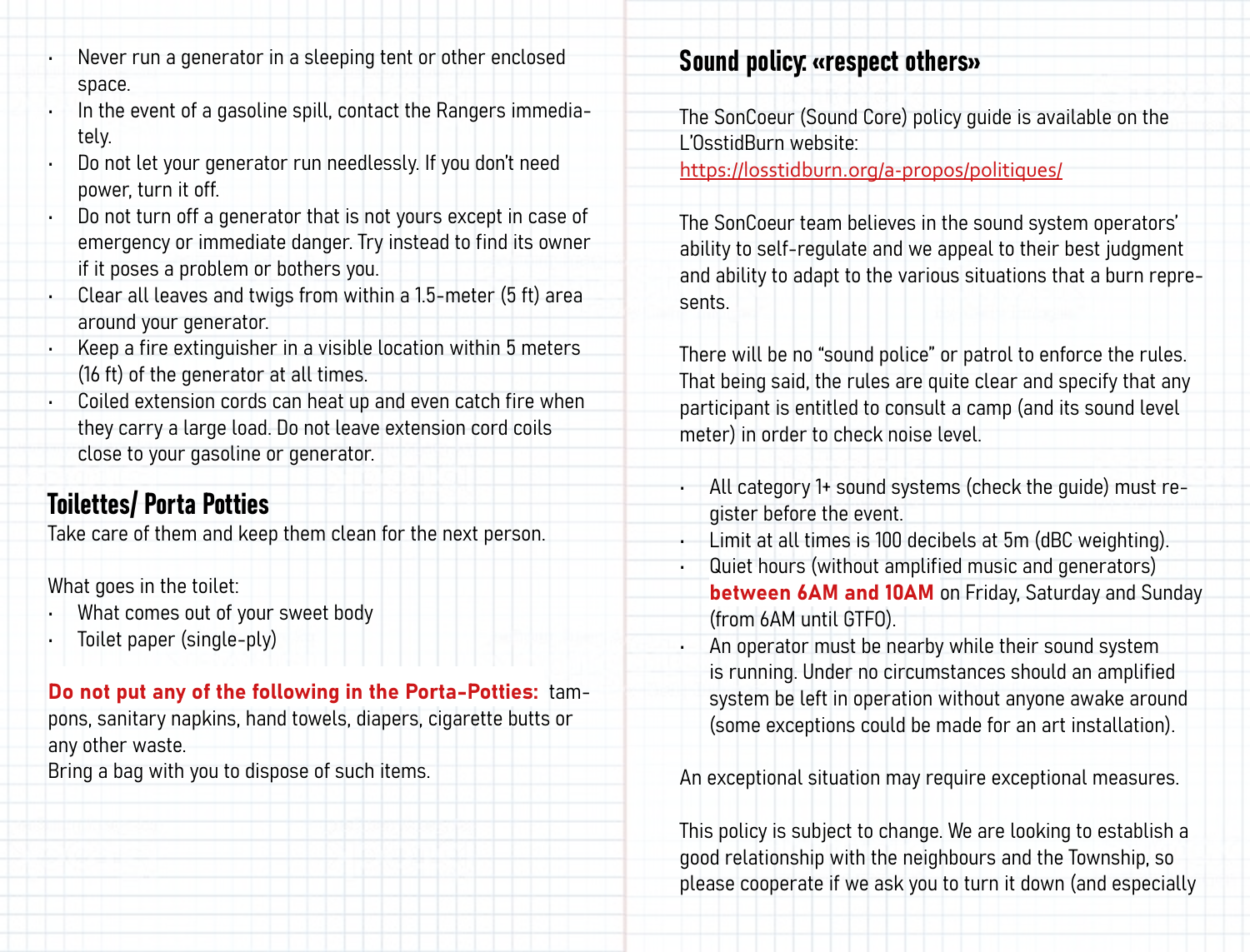#### do not turn it back up afterwards!!!) After two warnings, you will have to cut your sound for the rest of the event.

Remember, participants always have the right to politely express their opinion about the noise level of a soundcamp. The soundcamp is free to agree or not (if the rules are correctly followed).

Let's do our best to put ourselves in the other person's shoes and not cause any unnecessary headaches (whether caused by sound or conflict).

# LEAVE NO TRACE (LNT)

Our community respects the environment. We are committed to leaving no physical trace of our activities wherever we gather. We clean up after ourselves and endeavour, whenever possible, to leave such places in a better state than when we found them.

You must carry out all your personal effects and your waste after the event. There will be no garbage container at the exit. Bring garbage bags and equipment to manage all your waste.

In addition, site cleanliness is a shared responsibility and site maintenance is everyone's business. Remember to have a small bag with you at all times to collect any trash you see on the ground, even if you didn't drop it there. We also strongly urge you to participate in the site cleanup (MOOP SWEEP) at the end of the event, in addition to your camp cleanup. CONSULT THE LNT GUIDE FOR FURTHER INFORMATION ON THE SUBJECT.

### What is MOOP?

MOOP is an acronym for "Matter Out of Place", which is a convenient way of referring to anything that is not originally of the land on which our event takes place.It can be anything: cigarette butts, bottle caps, glowsticks, fireworks, feathers, broken bits of wood, plastic, metal or broken glass.

Organic matter, even if it's biodegradable, is also MOOP. If everyone started throwing away apple cores or banana peels in the wood, the place would soon become a dump and attract animals. Our environmental impact must be as small as possible.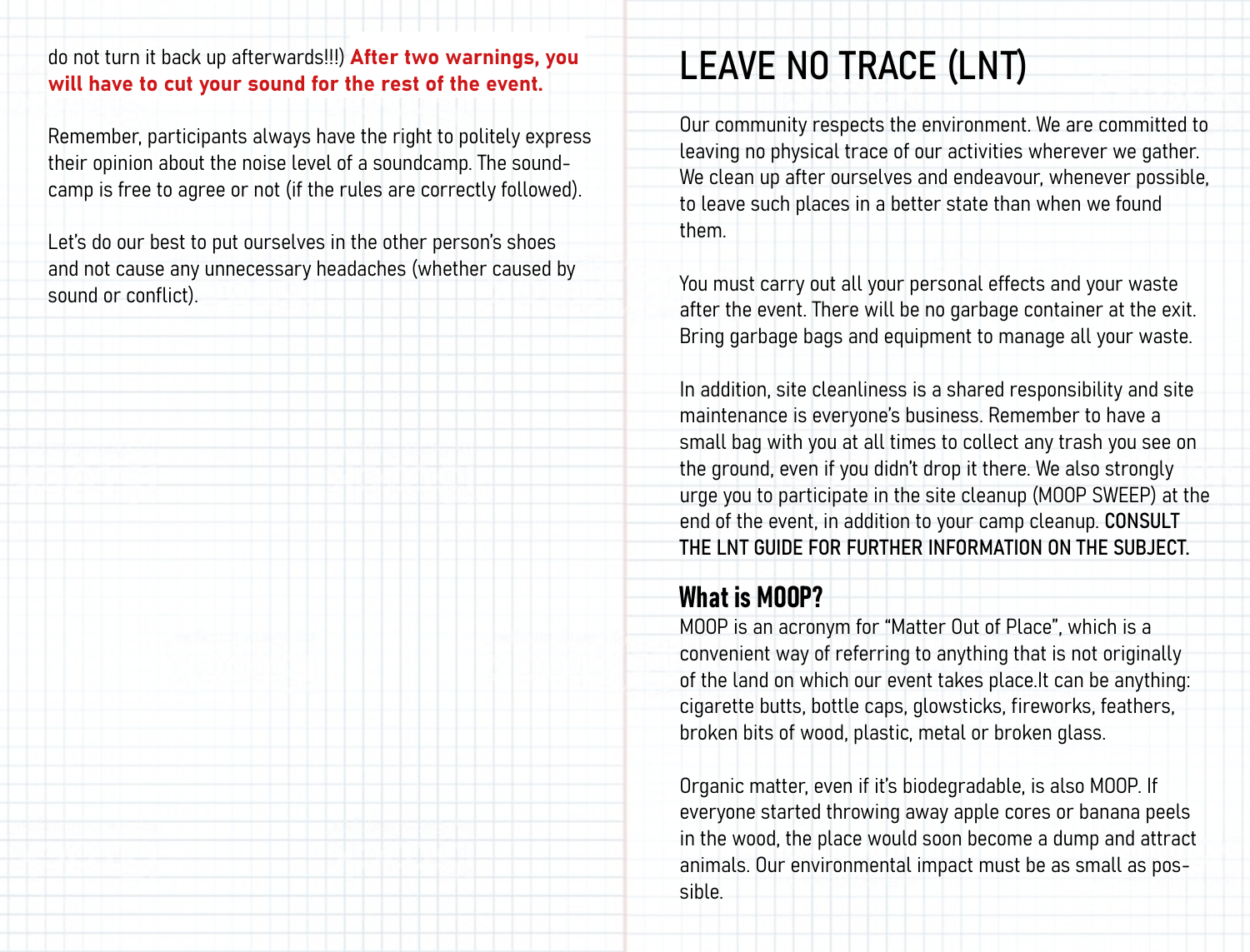Unlike mainstream festivals, LNT events do not provide facilities for garbage or recycling on the site. Each participant must assume responsibility for their environmental impact. Everything brought to L'OsstidBurn must leave with you, including your waste. Be sure to dispose of it responsibly after the event.

#### . LNT good practices guide

As you're planning your trip, it is absolutely necessary that you read the LNT good practices guide on our website, under the Preparation -> Leave No Trace section.

[https://losstidburn.org/language/fr/preparation/laisse-pas](https://losstidburn.org/language/fr/preparation/laisse-pas-dtrace/)[dtrace/](https://losstidburn.org/language/fr/preparation/laisse-pas-dtrace/)

This guide will answer most of your LNT questions. If you still have questions after reading it, please feel free to contact the L'OsstidBurn community on its Facebook page, or contact: [LNT@losstidburn.com](mailto:LNT%40losstidburn.com?subject=Question%20LNT) 

### Final MOOP sweep

The LNT committee ensures that the site is in as good or better condition than when we arrived.

A complete clean up of the site will take place on Sunday, June 26th from 1pm to 6pm and we need your help!

To participate, please check the volunteer platform. <https://participation.losstidburn.org/>

### [M](https://volunteer.losstidburn.com/ )OOP Map

Each year, the LNT committee creates a MOOP Map, based on the photos of what we gathered during the final MOOP sweep. It shows the cleanliness level of camps, art installations and

common areas, as they were left by the participants, before the MOOP sweep.

This data is carefully examined by the LNT committee and used during the preparation of future editions to give camps and artists their placement.

The field, parking site, paths, wood and river are common areas. It is your responsibility as a participant to make sure they remain clean, in the same way as your camp.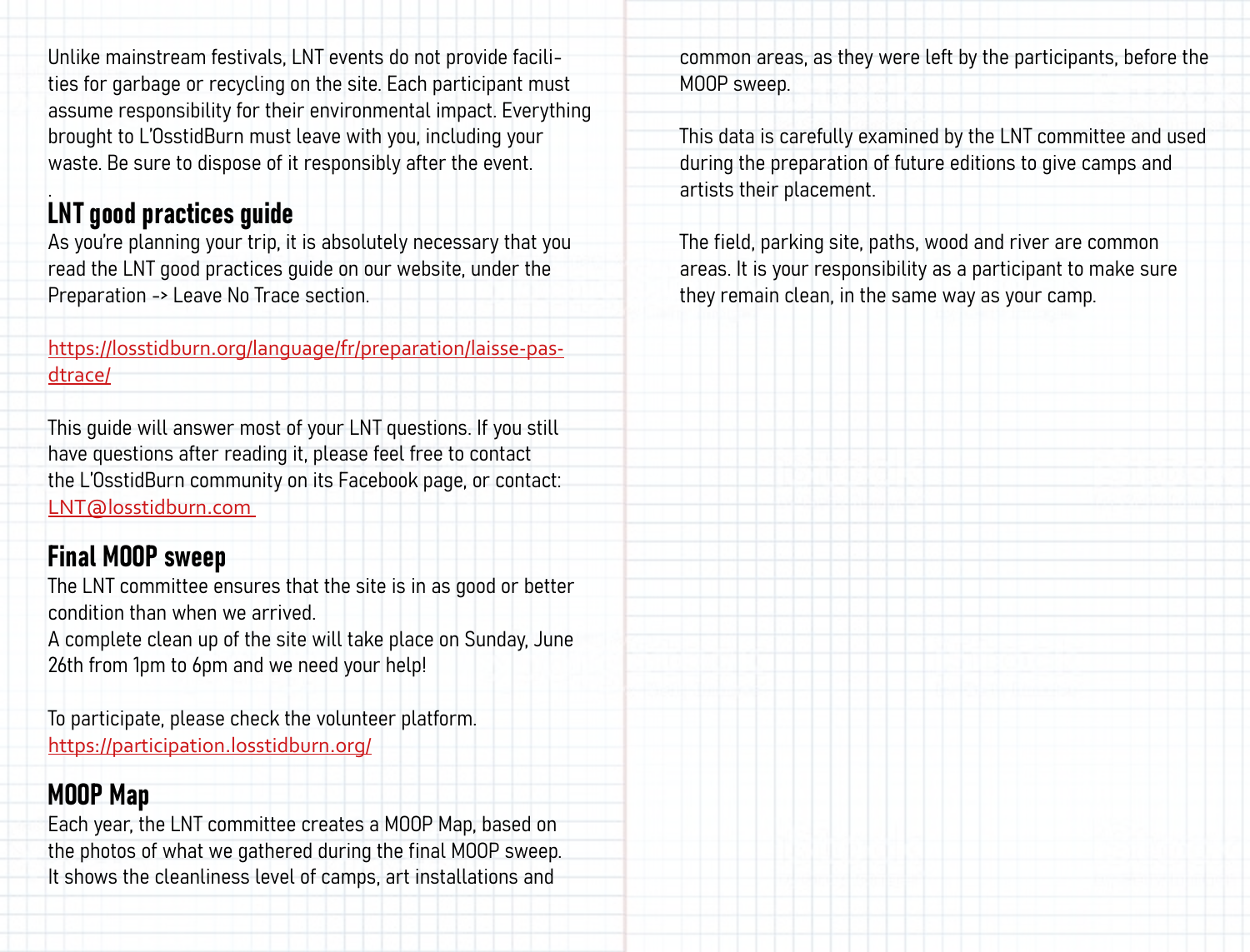# SECURITY COMMITEE

## Rangers, Sanctuary and First Aid

We are Burners, we care for our community. We mediate, offer conflict resolution assistance, and act in emergencies. If you need help, you can find us at Safety HQ. You can find the location on the map.

Rangers patrol in groups of two and are equipped with radios so they can communicate more quickly with other teams if needed. The First Aid volunteers are on call and can be reached by radio, especially via the Rangers. If you feel caught in an uncomfortable situation, the Rangers and First Aid will be there to support you. Sanctuary volunteers can also accommodate you and provide you with a more secure, well-lit and weatherproof space.

The Sanctuary is a calm place for participants who are going through a difficult experience and feel the need to be supported during this time. Volunteers will be on site at all times to answer any questions, keep company or just have a good chat. Cozy with pillows and soft blankets, lit up, warm and dry: it is a place to relax and ground yourself. There will also be activities, discussions and workshops on consent, cultural appropriation and safer drug use. Clean and sterile safer drug use and safer sex supplies will be available around the clock, as well as information of all sorts about drugs and sexuality.

Please exercise caution. Take care of your friends and yourself. Remember to drink water and to eat. And have fun!

We have medical supplies at Safety HQ. Come see us if you don't have what you need in your own first aid kit.

At night, make sure you can see and be seen. Always carry at least one flashlight or headlamp.

- The L'OsstidBurn Safery Team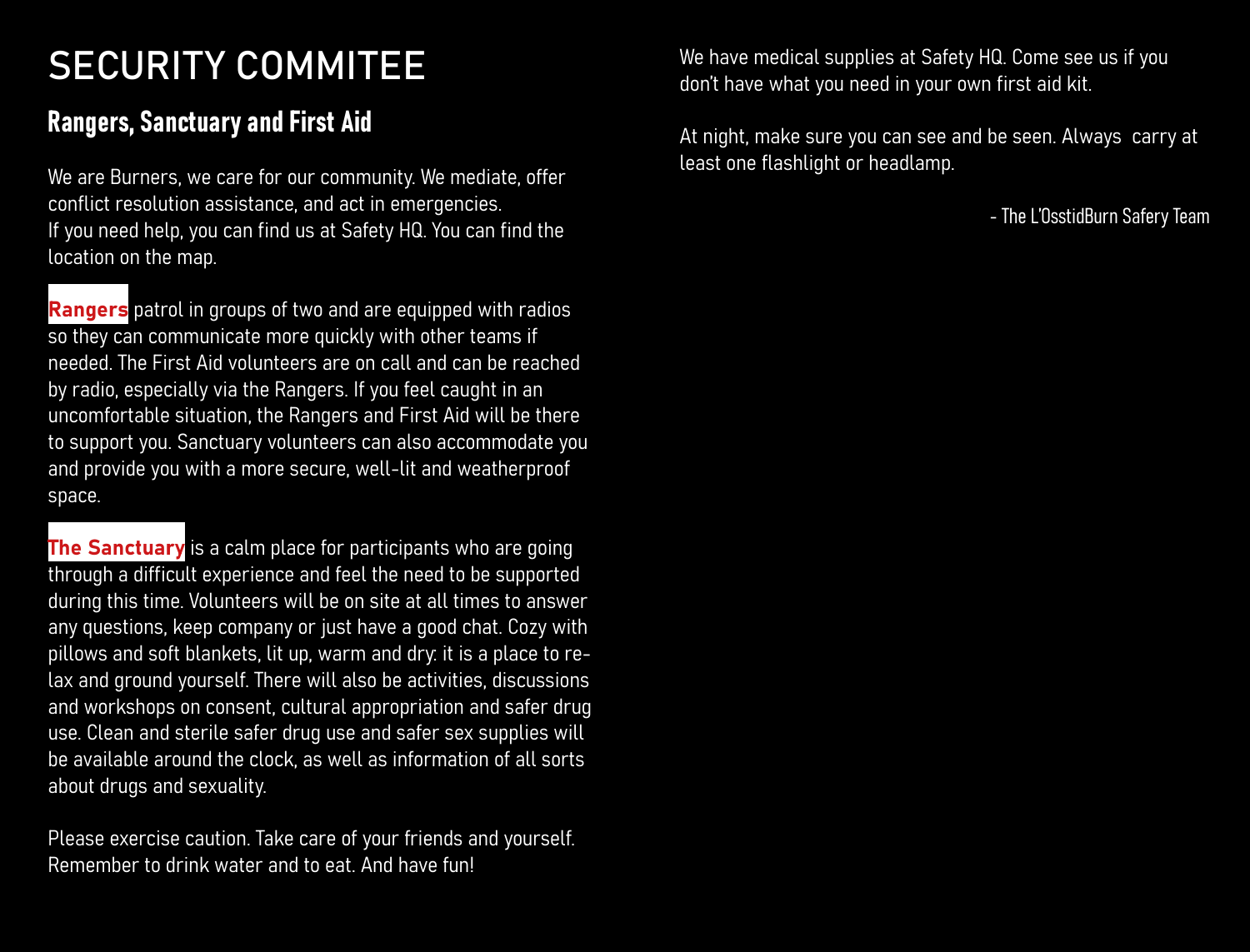# Effigie & temple

The Effigy burn is on Friday at sundown. The Temple burn is on Saturday at sundown.

The Temple is an intentional space of co-creation. A team of volunteers has built a monument to serve as an open canvas for our collective release. During the event L'OsstidBurners can write messages, leave mementos, spend quiet time, engage in ceremony or whatever it is that has significance for them to commemorate things they would like to let go of. If that's not your thing, that's fine. Please respect this space and the personal and important items inside. If you stay until the very end of the event, you'll have the privilege of experiencing the Temple Burn, where we as a community observe the transformative act of burning away all we are ready to leave behind. The Temple burn is on Saturday at sundown.

If you want to take part in the Effigy or Temple Burn perimeter, please sign up on the volunteering platform: <https://participation.losstidburn.org>

\* If there's a fire ban during the event, there will be no Burn. The Effigy and Temple are collective works. If you want to participate, head over to the Plana during the eek to help the teams build these structures.

# Flame Effect

All flame effects must be pre-registered prior to the event. It must also be inspected and approved before activation by the FAST (Fire Art Safety Team).

### Conclave

Fire art and fire performances are more than welcome during the Conclave, which will happen right before the Effigy burn. If you wish to participate, please contact us: [participation@](mailto:participation%40losstidburn.com%20?subject=CONCLAVE%20%3A%20Participation) [losstidburn.com](mailto:participation%40losstidburn.com%20?subject=CONCLAVE%20%3A%20Participation)

A mandatory meeting for all Conclave participants will take place in the afternoon (3pm-5pm) before the Burn for a security class to make sure everyone is covered by our insurance. They will then meet again 1 hour before the show. A security team will be present during the entire fire ceremony. The L'OsstidBurn Organization will provide all the necessary security equipment.

To avoid fire spread, do not perform fire performance outside this safe zone.

### Fire Jam

Except for Conclave, there will be no fire jam area during the 2022 edition because we could not get any insurance for that. If you wish to create and manage your own fire jam area and you have the necessary insurance, please contact us: [participa](mailto:participation%40losstidburn.com?subject=JAM%20%20%3A%20Participation)[tion@losstidburn.com](mailto:participation%40losstidburn.com?subject=JAM%20%20%3A%20Participation)